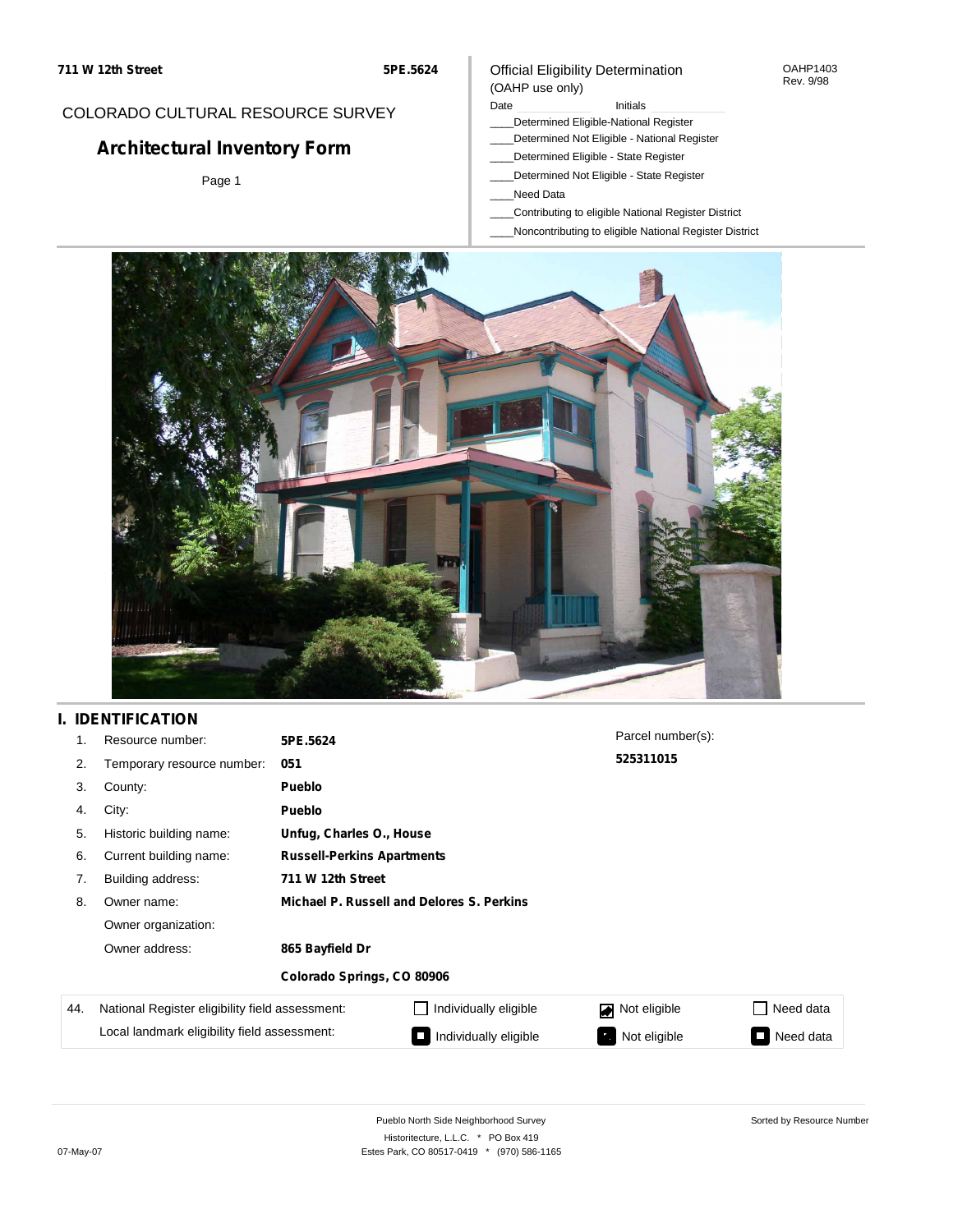Page 2

### **II. GEOGRAPHIC INFORMATION**

| 9.  | P.M.                    |     | 6th             |              | Township:               |       | <b>20S</b>                           |    |               |           | Range:            | 65W |         |
|-----|-------------------------|-----|-----------------|--------------|-------------------------|-------|--------------------------------------|----|---------------|-----------|-------------------|-----|---------|
|     |                         | NE. | 1/4             | of <b>SE</b> | 1/4                     | of NE | 1/4                                  | of | <b>SW</b> 1/4 |           | of Section        |     | 25      |
|     | 10. UTM reference zone: |     |                 |              | 13                      |       |                                      |    |               |           |                   |     |         |
|     | Easting:                |     |                 |              | 533568                  |       |                                      |    |               | Northing: |                   |     | 4236542 |
| 11. |                         |     | USGS quad name: |              | <b>Northeast Pueblo</b> |       |                                      |    |               | Scale:    |                   |     | 7.5     |
|     | Year:                   |     |                 |              | 1974)                   |       | 1961 (Photorevised 1970 and          |    |               |           |                   |     |         |
|     | 12. $Lot(s)$ :          |     |                 |              |                         |       | Lots 12; Block 2 and Lot 3; Block 52 |    |               |           |                   |     |         |
|     | Addition:               |     |                 |              | <b>Craig's Addition</b> |       |                                      |    |               |           | Year of addition: |     | 1871    |

13. Boundary description and justification:

The parcel, as described above, contains but does not exceed the land historically associated with this property.

Metes and bounds exist:

П

### **III. ARCHITECTURAL DESCRIPTION**

| 14. | Building plan (footprint, shape):    | L-Shaped Plan                            |                       |
|-----|--------------------------------------|------------------------------------------|-----------------------|
|     | Other building plan descriptions:    |                                          |                       |
| 15. | Dimensions in feet (length x width): | 2,459 square feet                        |                       |
| 16. | Number of stories:                   | $\mathbf{2}$                             |                       |
| 17. | Primary external wall material(s):   | <b>Brick</b><br><b>Stucco</b>            | Other wall materials: |
| 18. | Roof configuration:                  | <b>Truncated Hip</b>                     |                       |
|     | Other roof configurations:           |                                          |                       |
| 19. | Primary external roof material:      | <b>Asphalt Roof</b>                      |                       |
|     | Other roof materials:                |                                          |                       |
| 20. | Special features:                    | Fence                                    |                       |
|     |                                      | Chimney                                  |                       |
|     |                                      | <b>Porch</b>                             |                       |
|     |                                      | <b>Ornamentation/Decorative Shingles</b> |                       |
|     |                                      | <b>Window/Segmental Arch</b>             |                       |

#### 21. General architectural description:

Oriented to the south, this house rests on a sandstone foundation, largely concealed behind cream-painted concrete. A creampainted brick veneer clads the exterior walls of the original house. Cream-painted stucco covers an addition to the rear (north) of the building. Variegated wood shingles, painted in bands of mauve and teal, cover the gables. Windows are generally 1-over-**1-light, double-hung sash, with green- or white-painted wood frames and aluminum-frame storm windows. Windows open** between teal-painted, dressed sandstone sills and segmental arches, highlighted in mauve. Between the top sash and the bottom of the arch is a wood panel engraved with a symmetrical, ornamental pattern. The gabled addition to the rear (north) elevation has 4-light, sliding-sash; single-light awning; and 1-over-1-light, double-hung sash windows. A porch extends from the inside (southeast-facing) corner of the house and across the eastern portion of the front (south) façade. It has a concrete floor, concrete-block kneewall, and a combination of wrought-iron railings and simple, wood balustrades. A concrete planter extends southward from the front (south) of the porch. The porch has a shed roof and simple, mauve-painted, square wood supports. The porch provides access to the principal doorway, which opens in the east face of the inside corner. It hosts a 2panel, 1-light door. Beneath the protruding locking rail are a row of 3, engraved rosettes. A single-light transom appears above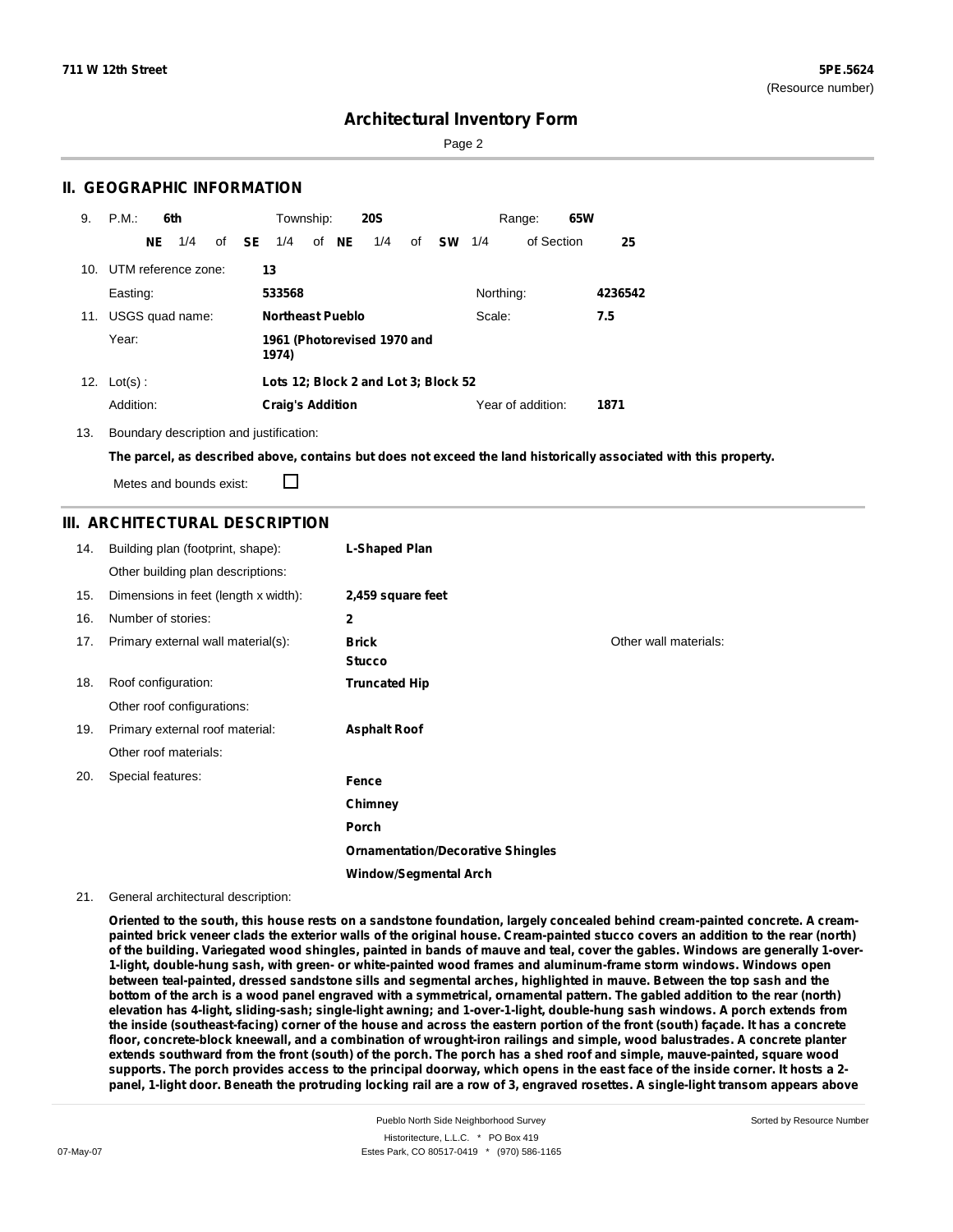Page 3

the door. A sleeping porch is above the main porch. Fixed-frame and sliding-sash windows enclose the porch. Teal-painted scroll brackets appear beneath the eaves. These brackets also appear beneath the corners of the pedimented gables. Another doorway opens near the center of the rear (north) elevation. Interlocking, brown asphalt shingles cover the truncated hipped roof. Wood fascia and soffit box the coved eaves. The soffit is painted teal and the fascia is mauve, with a protruding cornice. A louvered attic vent pierces the front (south-facing) gable. Around it is a teal-painted, pedimented architrave, with a rosette beneath the pediment. Brick chimneys emerge from the ridges of the east-facing and west-facing gables and the ridge of the **single-story addition.**

Architectural style: 22. **Late Victorian**

Other architectural styles:

Building type:

23. Landscape or special setting features:

This property is located on terrain sloping downward from north to south, with an elevation of around 4,700 feet above mean sea level. The neighborhood features modest, one- and two-story houses. This property is located on the north side of West 12th Street, an east-west-oriented thoroughfare. It is situated between 1203 West Street, to the east, and 715 West 12th Street, to the west. A grass strip separates the sidewalk from the street. Surrounding the house is a planted-grass yard, with mature landscaping. Remnants of a concrete, 2-track driveway extend from West 12th Street, along the west side of the house, to what was a garage on the northwest corner of the property. A large parking lot is located east of the house, partially surrounded by a **stucco-covered wall.**

24. Associated buildings, features or objects:

| 1: | Type:                | <b>Apartment-Garage Complex (northwest)</b>                                                                                                                                                                                                                                                                                                                                                                                                                                                                                                                                       |
|----|----------------------|-----------------------------------------------------------------------------------------------------------------------------------------------------------------------------------------------------------------------------------------------------------------------------------------------------------------------------------------------------------------------------------------------------------------------------------------------------------------------------------------------------------------------------------------------------------------------------------|
|    | Describe:            | Another building, also a combination of a garage and a living unit, is located on the northwest<br>corner of the house. The western portion of the structure was a former garage, approached<br>from West 12th Street via a concrete, 2-track driveway along the west side of the house. It<br>appears this garage has been converted into more living area. Because of inaccessibility to<br>this building, it was not fully surveyed.                                                                                                                                           |
| 2: | Type:                | Garage (east)                                                                                                                                                                                                                                                                                                                                                                                                                                                                                                                                                                     |
|    | Describe:            | A 3-car garage is located east of the house. Oriented to the west, the building rests on a<br>concrete foundation. Cream-tinted stucco clads the exterior wall. Dominating the front (west)<br>elevation are 2 garage doorways. The southern doorway hosts a 1-car, white, 16-panel,<br>overhead-retractable garage door. To the north is a 2-car, white, 32-panel, overhead-retractable<br>garage door. Above each doorway is a tile-covered, hipped-roof hood. A white, 6-panel, metal<br>door opens in the east end of the south elevation. A parapet surrounds the shed roof. |
| 3: | Type:                | Apartment-Garage Complex (northeast)                                                                                                                                                                                                                                                                                                                                                                                                                                                                                                                                              |
|    | Decribe <sup>.</sup> | This combination garage and apartment unit is located on the northeast corner of the property                                                                                                                                                                                                                                                                                                                                                                                                                                                                                     |

Describe: **This combination garage and apartment unit is located on the northeast corner of the property. Oriented to the south, the building consists of two district portions (east and west). The eastern portion rests on a concrete foundation and has brown stucco exterior wall cladding. A pair of 6-beside-6-light, sliding-sash windows flank a central doorway. It hosts a white-painted, 6-panel metal door. The western portion of the building is a garage, clad in cream-colored stucco. It hosts a pair of white, 16-panel, overhead-retractable garage doors. A parapet surrounds the shed roof.**

### **IV. ARCHITECTURAL HISTORY**

| Date of Construction:  | Estimate: | Actual: | 1890                                                                                          |
|------------------------|-----------|---------|-----------------------------------------------------------------------------------------------|
| Source of Information: |           |         | Pueblo City Directory. Pueblo, Co.; Salt Lake City; Kansas City, Mo.; and others: R.L. Polk & |
| Architect:             | unknown   |         |                                                                                               |
| Source of information: |           |         |                                                                                               |
| Builder:               | unknown   |         |                                                                                               |
| Source of information: |           |         |                                                                                               |
|                        |           |         | Co. consulted 1886 through 2003.                                                              |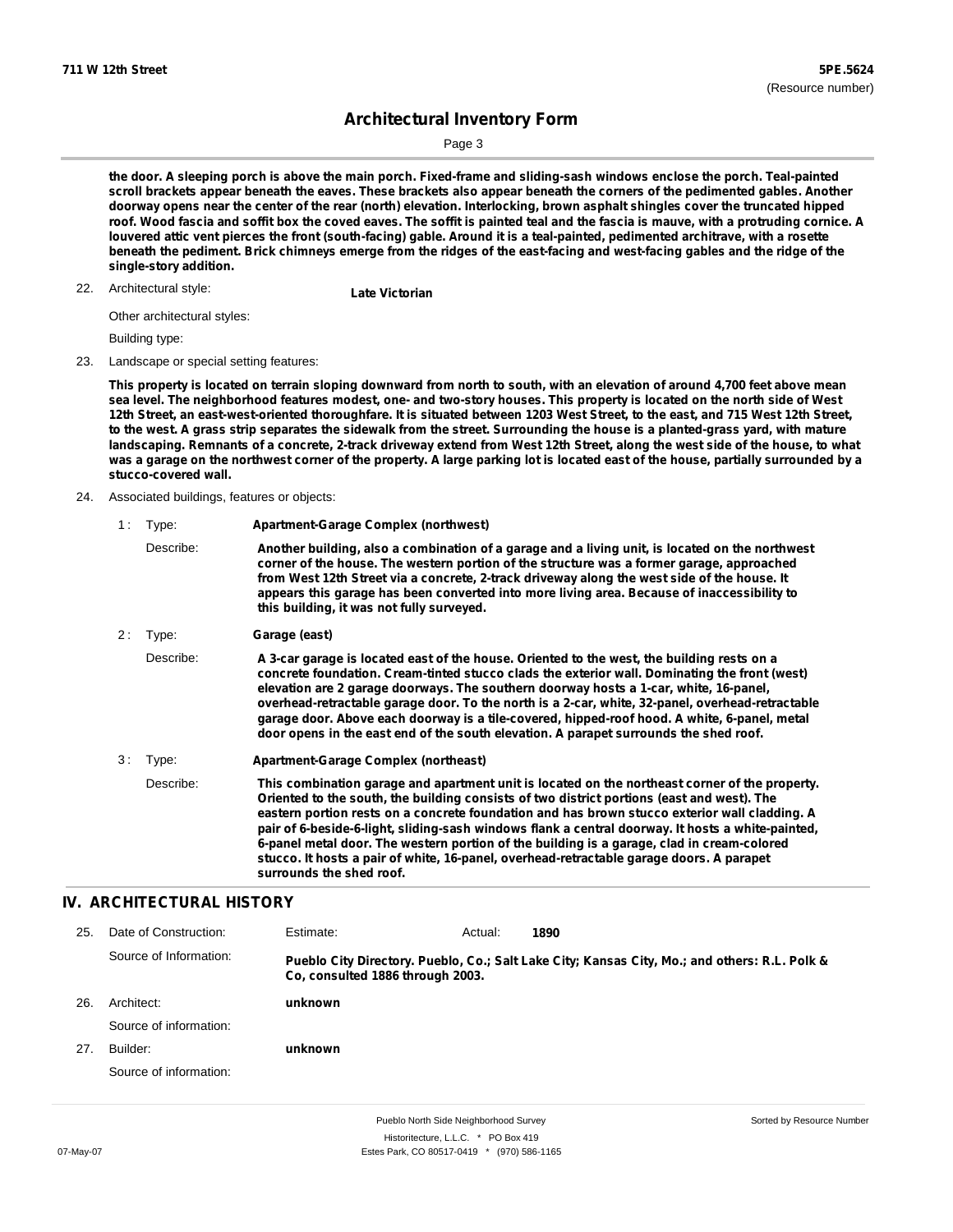| 28. | Original Owner:            | <b>Charles O. Unfug</b>                                                                                                                                                                                                                                                                                                                                                                                                                                                                    |
|-----|----------------------------|--------------------------------------------------------------------------------------------------------------------------------------------------------------------------------------------------------------------------------------------------------------------------------------------------------------------------------------------------------------------------------------------------------------------------------------------------------------------------------------------|
|     | Source of information:     | Pueblo City Directory. Pueblo, Co.; Salt Lake City; Kansas City, Mo.; and others: R.L. Polk &<br>Co. consulted 1886 through 2003.                                                                                                                                                                                                                                                                                                                                                          |
| 29. | Construction history:      |                                                                                                                                                                                                                                                                                                                                                                                                                                                                                            |
|     |                            | City directories and Sanborn insurance maps indicate that this building was constructed in 1890. An analysis of the form, style,<br>and materials corroborates this date. The replaced front porch and rear addition date to after 1955. Originally, the house was<br>most likely not painted. The northwest apartment-garage complex appears to date to around 1900. The northeast apartment-<br>garage was completed in 1939. The garage to the east was completed no earlier than 1990. |
| 30. | Location:<br>original      | Date of move(s):                                                                                                                                                                                                                                                                                                                                                                                                                                                                           |
|     | V. HISTORICAL ASSOCIATIONS |                                                                                                                                                                                                                                                                                                                                                                                                                                                                                            |
| 31. | Original use(s):           | <b>Single Dwelling</b>                                                                                                                                                                                                                                                                                                                                                                                                                                                                     |

| 32. | Intermediate use(s): | <b>Multiple Dwelling</b> |
|-----|----------------------|--------------------------|
|     | 33. Current use(s):  | <b>Multiple Dwelling</b> |
| 34. | Site type(s):        | <b>Apartments</b>        |

35. Historical background:

The first resident of this house, constructed in 1890, was prominent real estate developer and insurance broker Charles O. Unfug. He was born in July 1846 in Germany, coming to the United States prior to 1863. He resided here with his wife, Katie, and children, William O. Unfug, Inez D. Unfug, and August W. Unfug. While residing at this address, William was a bookkeeper for the McCrod-Bragdon Grocer Company and August was a carrier for the Pueblo Chieftain newspaper. The family remained **here until about 1905**

By 1909 the resident was William E. Baker, a railroad conductor. He was born around 1869 in Ohio. He and his wife, Blanche, had three children. They also resided here with members of Blanche's family: Frank, Grace, and Clara Gates. The families later **moved down the block, to 727 West 12th Street.**

W.L. McCormick resided here in 1919. Around 1920, the house appears to have been divided into at least 3 apartments. In 1925, the residents were Hoyt W. Moore, a contractor; H.W. Hammond; and H.H. Schlegel. In 1930 they were James E. Patterson, **Lawrence Johnson, and Harold F. Manning.**

Around 1935, Garfield Crichton Beaman purchased the property and resided in one of the apartments. Beaman came to Pueblo in 1892 and was owner of the Athey-Beaman Roofing Company. With his wife, Margaret Beaman, G. Crichton had two children: Mrs. Robert E. Brace and James R. Beaman. They attended Ascension Episcopal Church. G. Crichton Beaman owned this property through 1950. It was formally listed in city directories as an apartment building, with 4 units, around 1945.

**The owner in 1955 was Marie Hartman. At this time, the building gained a fifth apartment unit.**

In 1980, Gail W. Megenity purchased the property, selling it to Stephen E. and Elizabeth A. Mace in 1987. Elizabeth sold the house and lot to William J. Sova in 1994. In 1998, Michael Russell and D.S. Perkins, the current owners, purchased the property **from Sova. They continue to operate it as rental units.**

36. Sources of information:

**Pueblo County Office of Tax Assessor. Property information card [internet].**

**Pueblo City Directory. Pueblo, Co.; Salt Lake City; Kansas City, Mo.; and others: R.L. Polk & Co, consulted 1886 through 2003.**

**"Gates (Frank E.)" [obituary]. Pueblo Chieftain, 9 September 1928, p. 12.**

**"Beaman (Garfield Crichton)" [obituary]. Pueblo Chieftain, 9 March 1956, p. 18.**

**U.S. Census of 1900. Precinct 1, Pueblo, Pueblo County, Colorado. Series T623, roll 128, p. 10.**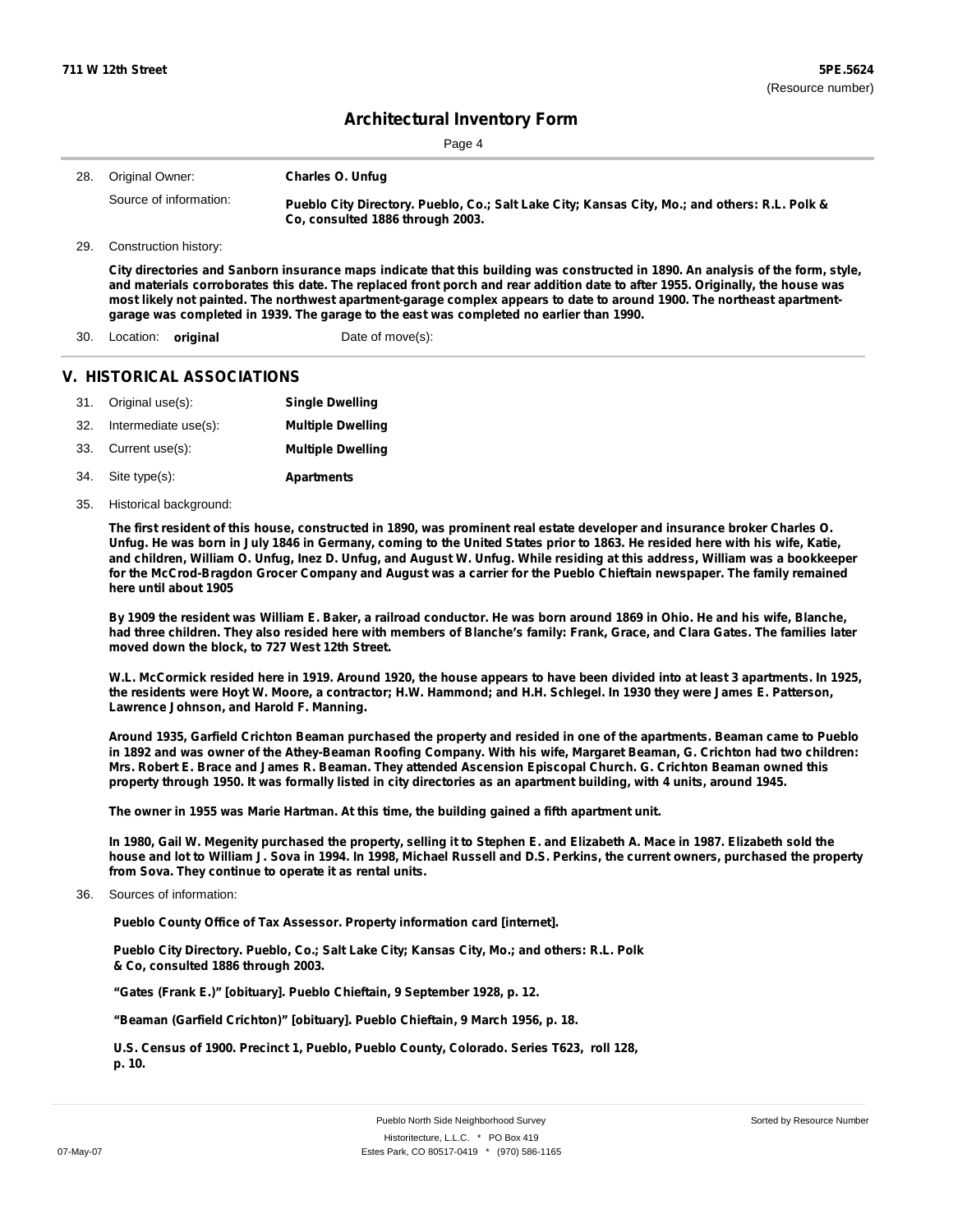Page 5

**U.S. Census of 1910. Precinct 4, Pueblo, Pueblo County, Colorado. Series T624, roll 124, p. 136.**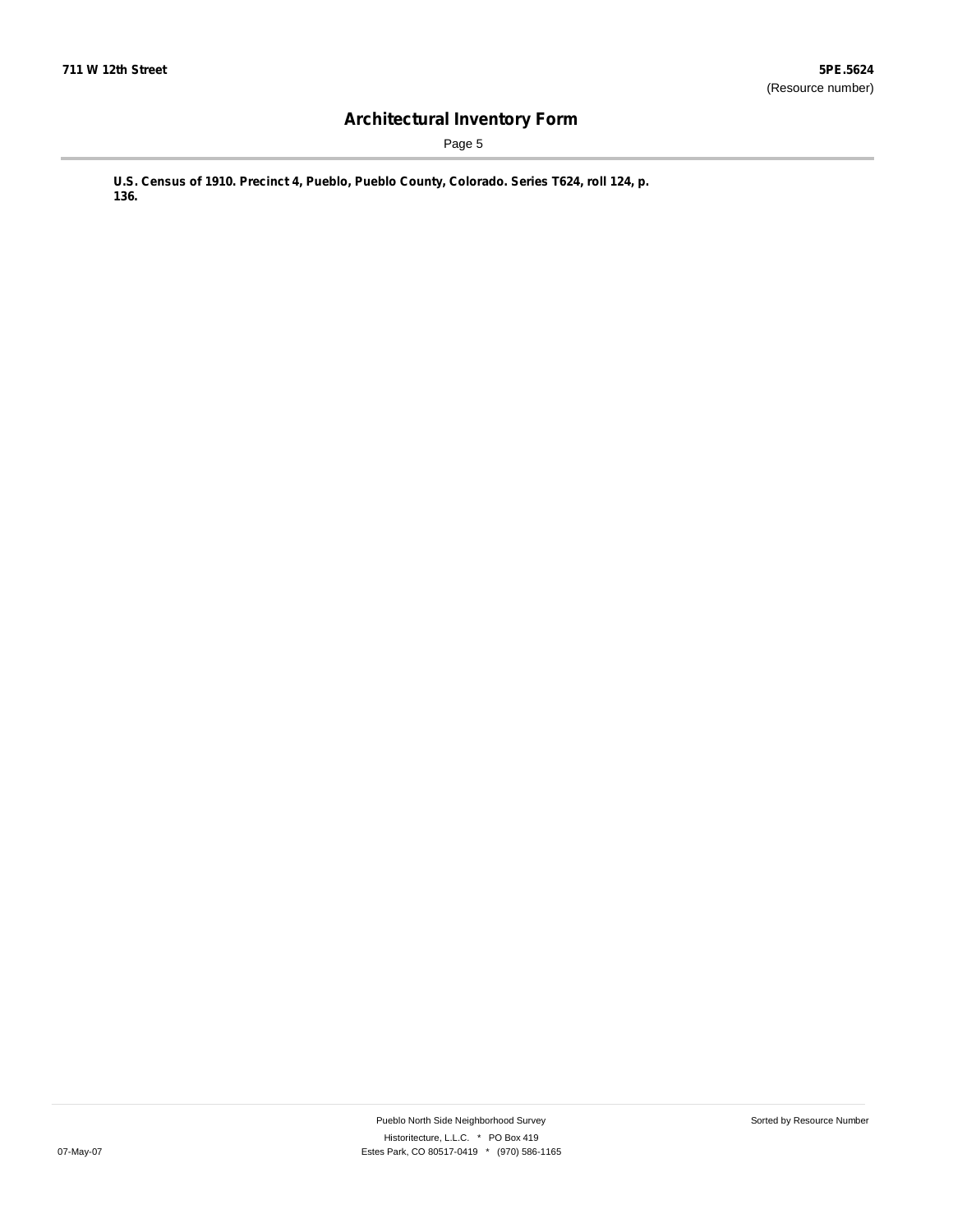Sorted by Resource Number

# **Architectural Inventory Form**

Page 6

|     | <b>VI. SIGNIFICANCE</b>                                                                                                                                                                                                                |  |  |  |  |  |  |  |  |  |
|-----|----------------------------------------------------------------------------------------------------------------------------------------------------------------------------------------------------------------------------------------|--|--|--|--|--|--|--|--|--|
| 37. | Local landmark designation:<br>Yes $\Box$<br>No.<br>۳.                                                                                                                                                                                 |  |  |  |  |  |  |  |  |  |
|     | Designation authority:                                                                                                                                                                                                                 |  |  |  |  |  |  |  |  |  |
|     | Date of designation:                                                                                                                                                                                                                   |  |  |  |  |  |  |  |  |  |
| 38. | Applicable National Register criteria:                                                                                                                                                                                                 |  |  |  |  |  |  |  |  |  |
|     | A. Associated with events that have made a significant contribution to the broad pattern of our history.                                                                                                                               |  |  |  |  |  |  |  |  |  |
|     | B. Associated with the lives of persons significant in our past.<br>$\Box$                                                                                                                                                             |  |  |  |  |  |  |  |  |  |
|     | ◙<br>C. Embodies the distinctive characteristics of a type, period, or method of construction, or represents the work<br>of a master, or that possess high artistic values, or represents a significant and distinguished entity whose |  |  |  |  |  |  |  |  |  |
|     | components may lack individual distinction.<br>D. Has yielded, or may be likely to yield, information important in history or prehistory.                                                                                              |  |  |  |  |  |  |  |  |  |
|     | Qualifies under Criteria Considerations A through G (see manual).<br>$\Box$                                                                                                                                                            |  |  |  |  |  |  |  |  |  |
|     | Does not meet any of the above National Register criteria.                                                                                                                                                                             |  |  |  |  |  |  |  |  |  |
|     | <b>Pueblo Standards for Designation:</b>                                                                                                                                                                                               |  |  |  |  |  |  |  |  |  |
|     | <u>1a. History</u>                                                                                                                                                                                                                     |  |  |  |  |  |  |  |  |  |
|     | Have direct association with the historical development of the city, state, or nation; or<br>۳,                                                                                                                                        |  |  |  |  |  |  |  |  |  |
|     | <u>1b. History</u><br>Be the site of a significant historic event; or<br>$\blacksquare$                                                                                                                                                |  |  |  |  |  |  |  |  |  |
|     | <u>1c. History</u>                                                                                                                                                                                                                     |  |  |  |  |  |  |  |  |  |
|     | Have direct and substantial association with a person or group of persons who had influence on society.<br>$\overline{\phantom{a}}$                                                                                                    |  |  |  |  |  |  |  |  |  |
|     | 2a. Architecture                                                                                                                                                                                                                       |  |  |  |  |  |  |  |  |  |
|     | Embody distinguishing characteristics of an architectural style or type; or<br>$\Box$                                                                                                                                                  |  |  |  |  |  |  |  |  |  |
|     | 2b. Architecture<br>Be a significant example of the work of a recognized architect or master builder, or<br>$\Box$                                                                                                                     |  |  |  |  |  |  |  |  |  |
|     | <b>2c. Architecture</b>                                                                                                                                                                                                                |  |  |  |  |  |  |  |  |  |
|     | Contain elements of architectural design, engineering, materials, craftsmanship, or artistic merit which represent a<br>$\Box$<br>significant or influential innovation;                                                               |  |  |  |  |  |  |  |  |  |
|     | 2d. Architecture                                                                                                                                                                                                                       |  |  |  |  |  |  |  |  |  |
|     | Portray the environment of a group of people or physical development of an area of the city in an era of history<br>$\overline{\phantom{a}}$<br>characterized by a distinctive architectural style.                                    |  |  |  |  |  |  |  |  |  |
|     | 3a. Geography                                                                                                                                                                                                                          |  |  |  |  |  |  |  |  |  |
|     | Have a prominent location or be an established, familiar, and orienting visual feature of the contemporary city, or<br>П                                                                                                               |  |  |  |  |  |  |  |  |  |
|     | 3b. Geography                                                                                                                                                                                                                          |  |  |  |  |  |  |  |  |  |
|     | Promote understanding and appreciation of Pueblo's environment by means of distinctive physical characteristics<br>or rarity; or                                                                                                       |  |  |  |  |  |  |  |  |  |
|     | 3c. Geography                                                                                                                                                                                                                          |  |  |  |  |  |  |  |  |  |
|     | Make a special contribution to Pueblo's distinctive character.<br>$\Box$                                                                                                                                                               |  |  |  |  |  |  |  |  |  |
|     | Not Applicable                                                                                                                                                                                                                         |  |  |  |  |  |  |  |  |  |
|     | Does not meet any of the above Pueblo landmark criteria.<br>n.                                                                                                                                                                         |  |  |  |  |  |  |  |  |  |
| 39. | Area(s) of Significance:<br>Architecture                                                                                                                                                                                               |  |  |  |  |  |  |  |  |  |
| 40. | Period of Significance:<br>1900                                                                                                                                                                                                        |  |  |  |  |  |  |  |  |  |
| 41. | National:<br>Level of significance:<br>State<br>Local<br>$\Box$<br>×.                                                                                                                                                                  |  |  |  |  |  |  |  |  |  |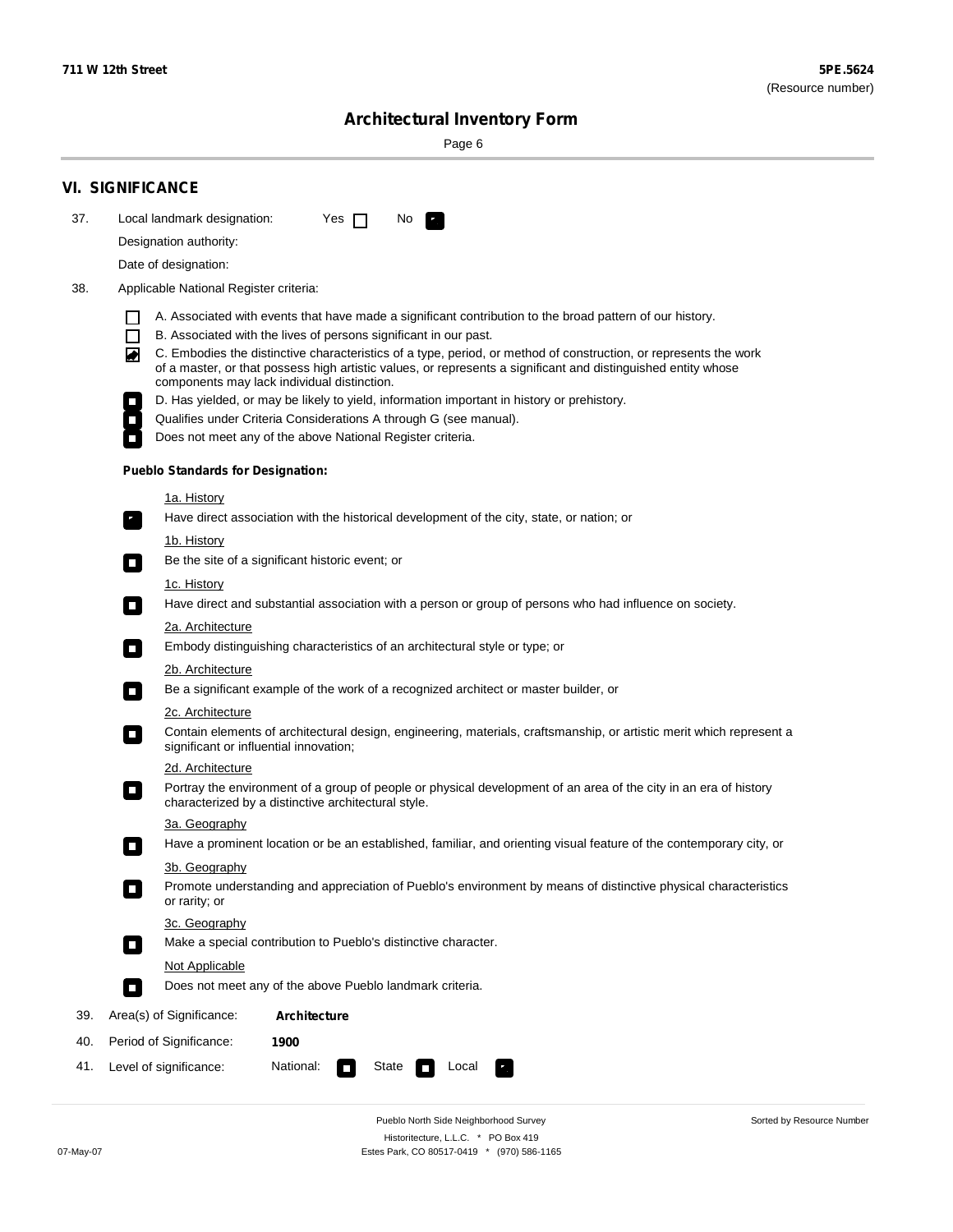Page 7

#### 42. Statement of significance:

This property is historically significant under Pueblo Local Landmark criterion 1A for its association with the development of Pueblo's North Side Neighborhood, reflecting a period when more architecturally sophisticated buildings joined the smaller, plainer dwellings originally constructed here. The house represents the rise of an influential merchant-entrepreneur class that chose to reside in this neighborhood. Moreover, it reflects the later movement of this class northward (beginning around 1920), forcing the owners of the large houses they left behind in this neighborhood to convert them into apartments. The house is architecturally significant under National Register criterion C (Pueblo Local Landmark criterion 2A) as an intact example of a Late Victorian-era style. The levels of architectural and historical significance, combined with physical integrity, are not to the extent that this property would qualify for individual listing in the National Register of Historic Places, the Colorado State Register of Historic Properties, or as a City of Pueblo Landmark. Nonetheless, it is most likely a contributing **resource within any potential historic district.**

43. Assessment of historic physical integrity related to significance:

Constructed in 1900, this house exhibits a moderate of physical integrity relative to the seven aspects of integrity as defined by the National Park Service and the Colorado Historical Society: location, setting, design, materials, workmanship, feeling, and association. The replaced porch and addition have obscured some character-defining features. Nonetheless, the building **retains sufficient physical integrity to convey its significance.**

### **VII. NATIONAL REGISTER ELIGIBILITY ASSESSMENT**

44. National Register eligibility field assessment:

Local landmark eligibility field assessment: **Individually eligible Not eligible** Not eligible **Need data** 

45. Is there National Register district potential? Yes

**Pueblo's North Side Neighborhood represents the evolution of the city's professional middle and upper classes. Its diversity of architectural styles and forms directly represents the city's changing economic and cultural climates. As well, the neighborhood is distinctive because it appears to have evolved independently of the area's dominant industry, steel manufacturing.** Discuss:

 $\overline{\bullet}$ 

No<sub>D</sub>

Yes Yes No

Individually eligible **Not eligible** Not eligible Need data

 $N/A$ N/A

If there is National Register district potential, is this building contributing:

If the building is in existing National Register district, is it contributing: 46.

#### **VIII. RECORDING INFORMATION**

| 47. | Photograph numbers): | <b>CD-ROM Photo Disc: North Side Photos</b><br>File Name(s): 12thstw711                                                       |
|-----|----------------------|-------------------------------------------------------------------------------------------------------------------------------|
|     | Negatives filed at:  | <b>Special Collections</b><br><b>Robert Hoag Rawlings Public Library</b><br>100 East Abriendo Avenue<br>Pueblo, CO 81004-4290 |
| 48. | Report title:        | <b>Pueblo North Side Neighborhood Survey</b>                                                                                  |
| 49. | $Date(s)$ :          | 06/20/05                                                                                                                      |
| 50. | Recorder(s):         | <b>Adam Thomas</b>                                                                                                            |
| 51. | Organization:        | Historitecture, L.L.C.                                                                                                        |
| 52. | Address:             | <b>PO Box 419</b>                                                                                                             |
|     |                      | Estes Park, CO 80517-0419                                                                                                     |
| 53. | Phone number(s):     | (970) 586-1165                                                                                                                |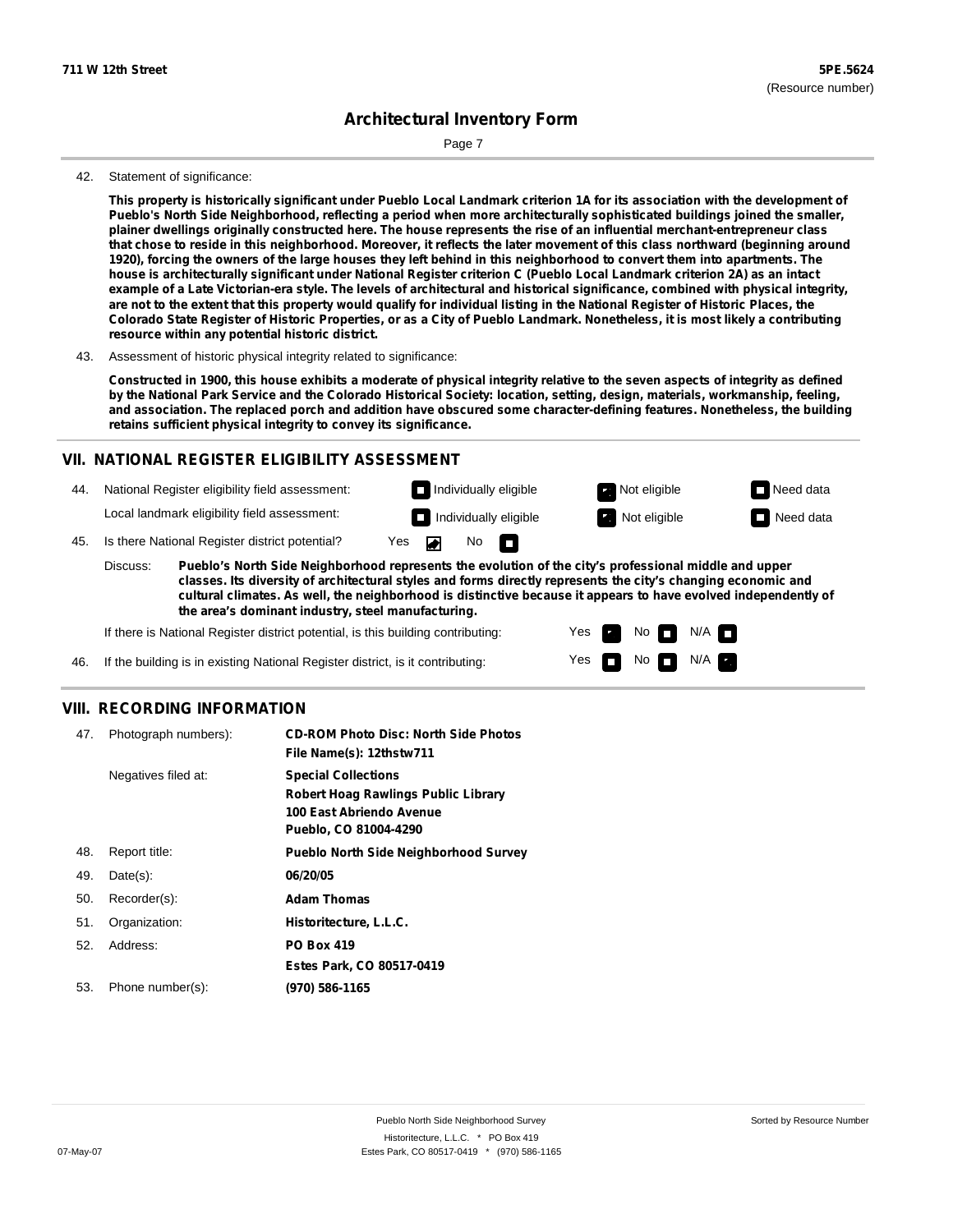Page 8